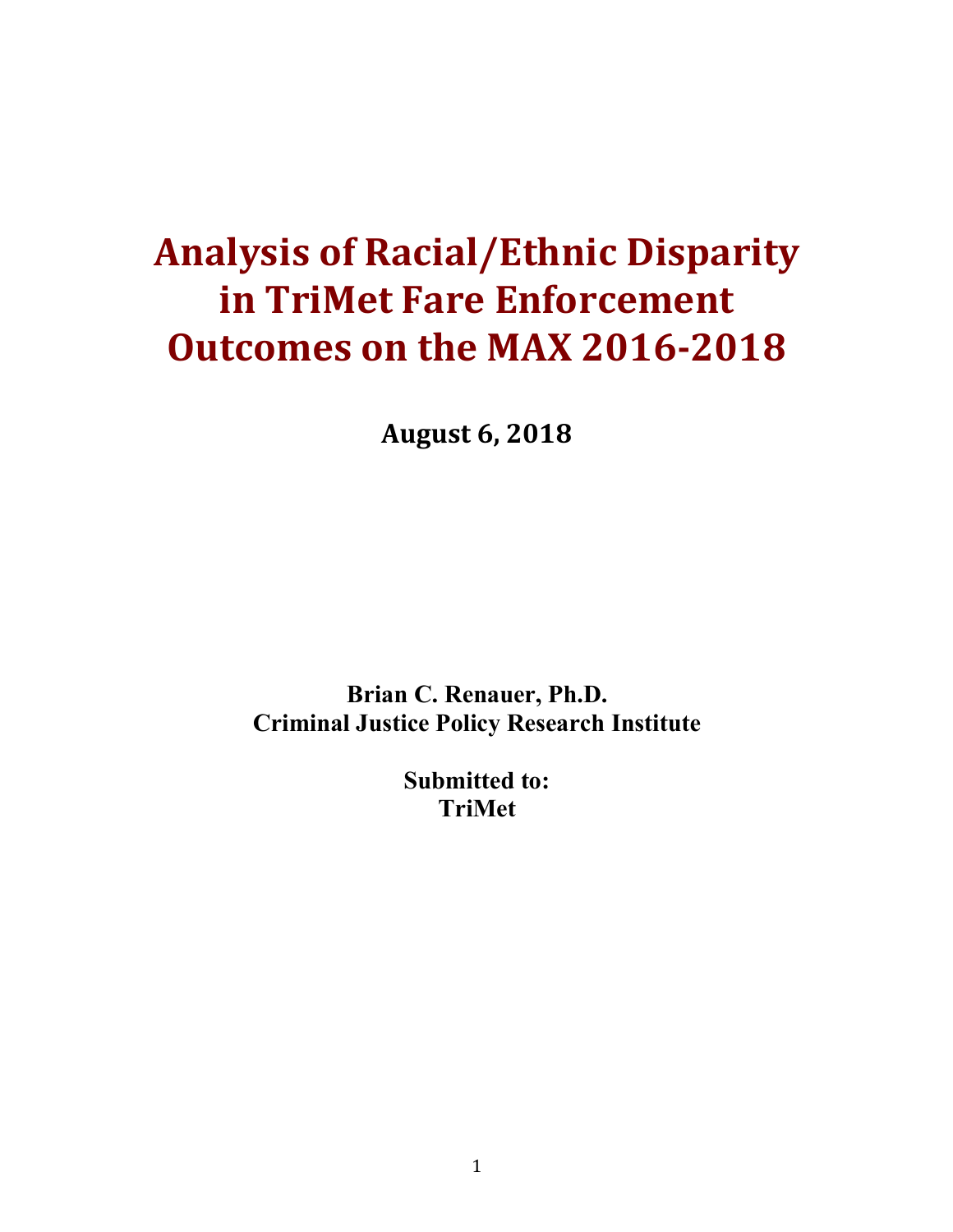# **Introduction**

This report is a follow-up to the first TriMet fare enforcement study that was conducted on the years 2014-2016 and released in December of 2016. This new report focuses on the last two years of fare enforcement incidents since the first report occurring from March 28, 2016 to March 28, 2018. The purpose of this report is to first examine whether there exist racial/ethnic disparities in TriMet fare enforcement outcomes. If disparities exist a second purpose of the report is to ascertain what factors may be contributing to the disparity, including racial/ethnic bias. This report only focuses on fare enforcement conducted on the MAX light rail. Out of 49,540 fare enforcement incidents recorded by TriMet during this two-year time frame, *97% occurred on the MAX*, therefore fare enforcement on the MAX accounts for almost all enforcement activities.

An "official" fare enforcement incident can entail the following actions: 1) a warning, 2) a citation, or 3) exclusion. The incident is "official" because a record including the rider's name, date of birth, and perceived race/ethnicity has been recorded in a centralized database. The numbers and demographics of riders who show inspectors valid fare are not officially recorded in a database. Fare enforcement incidents can also entail an arrest, which is not part of the data received for this report. TriMet fare enforcement officers and representatives of local law enforcement agencies conduct fare enforcement.

The term "disparity" used in this report refers to differences in enforcement outcomes between racial/ethnic groups of riders *based on an expectation of each group's likelihood* of receiving a warning, citation, or exclusion. Differences in warnings, citations, and exclusions between the following racial/ethnic groups are examined:

- 1) African American
- 2) Asian
- 3) Hispanic
- 4) Native American
- 5) Multi-Racial
- 6) Other
- 7) White
- 8) *Non-White* (an aggregation of racial/ethnic groups 1 through 6)

## **Disparity and the Expected Likelihood of Being Caught**

Determining whether a disparity exists between racial/ethnic groups begins with an assessment of the expected likelihood of each group being caught on the MAX for having no fare or improper fare.

A common approach in disparity studies is to assume that the percentage of warnings, citations, and exclusions for each racial/ethnic group *should be equal to their percentage of the local population*, if enforcement is conducted in a random fashion. However, *this traditional assumption can be fallible* for four reasons: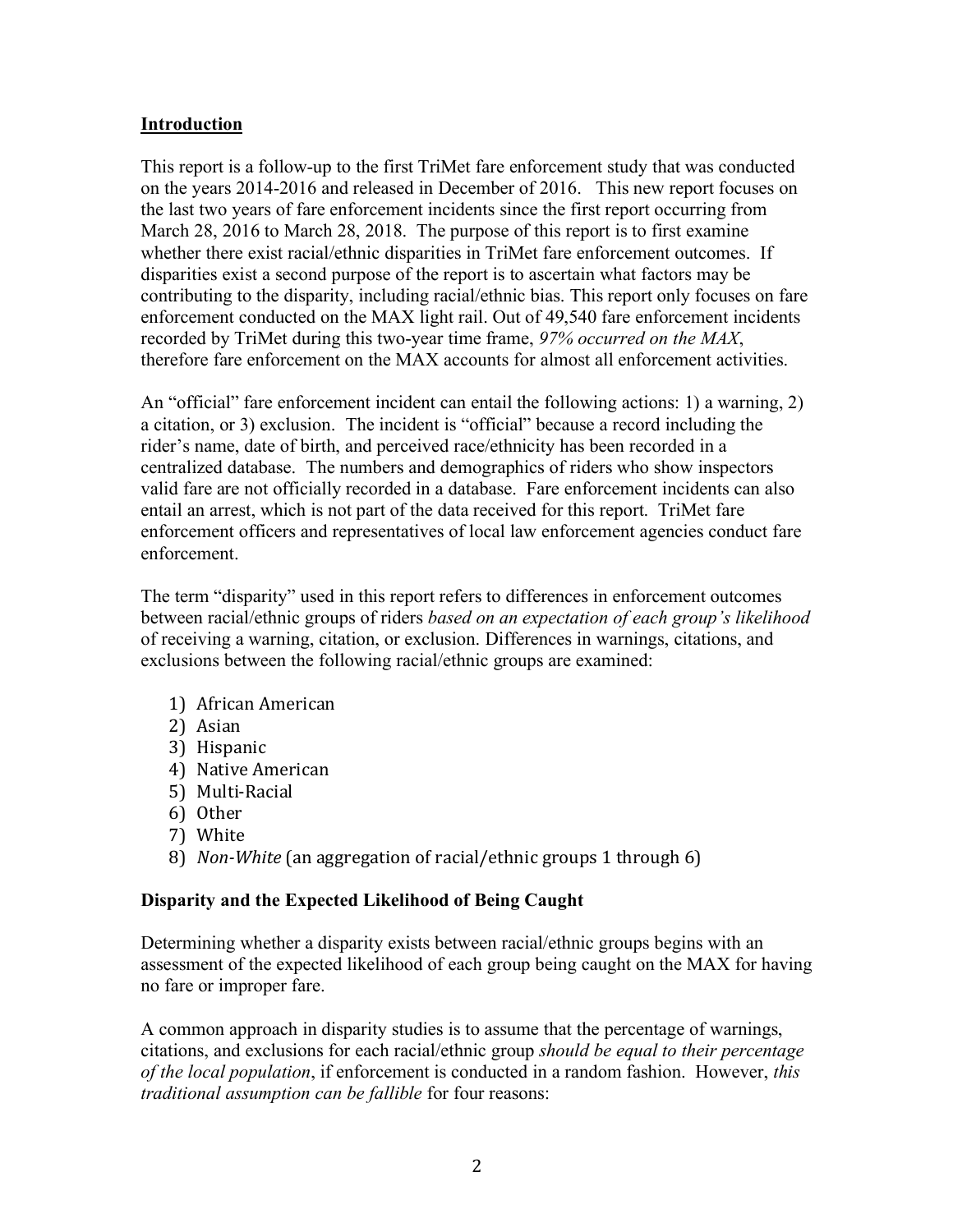- 1) Certain racial/ethnic groups may utilize public transportation at higher rates than their percentage of the general population, thus putting them at greater risk for fare enforcement activity.
- 2) Certain racial/ethnic groups may commit fare enforcement violations at higher rates than their percentage of the general population, thus putting them at greater risk for fare enforcement activity.
- 3) Local census population figures cannot accurately measure racial/ethnic populations using transit because an unknown percentage of transit riders come from counties or states outside the Portland metro area.
- 4) Deployment of enforcement personnel may tend towards a MAX line or stop that happens to be frequented by higher proportions of certain racial/ethnic groups increasing their likelihood of an enforcement incident.

These measurement issues have been referred to as the "baseline problem" common to race disparity studies. Attention to the baseline problem was recognized in a recent transit fare enforcement report conducted by *Metro Transit* in Minneapolis  $(2015, p. 2, 13)$ .

Since *true incident rates* by racial group *are unknown*, this analysis cannot distinguish whether uneven enforcement rates are due to bias in enforcement or reflect differences in actual incident levels across racial groups.

Caution is advised in interpreting the results of this report as true incident rates by demographic group are not known. Therefore, incident rates by demographic group cannot be directly compared to known baselines.

To rephrase the Metro Transit study, the best baseline for determining if racial/ethnic disparity in fare enforcement exists is knowledge of the "true incident rates" or *what proportion of riders of each race/ethnicity are actually evading fare*.

# **Disparity, Bias, and Profiling**

The act of fare enforcement shares some similarities with general law enforcement by police, therefore concern over "profiling" or "enforcement bias" can be relevant to transit fare enforcement. This report will use the terms "profiling" or "enforcement bias" interchangeably and defines this phenomenon in the following manner:

*"Profiling" and "Bias" means that an authorized transit enforcement officer uses (consciously or unconsciously) the race or ethnicity of an individual as a primary motivator for suspicion of a fare violation and additional fare investigation. Bias can also mean that institutionalized practices of fare enforcement may inadvertently have a differential impact on some races/ethnicities.* 

The methodological tests used in this study *look for patterns in fare*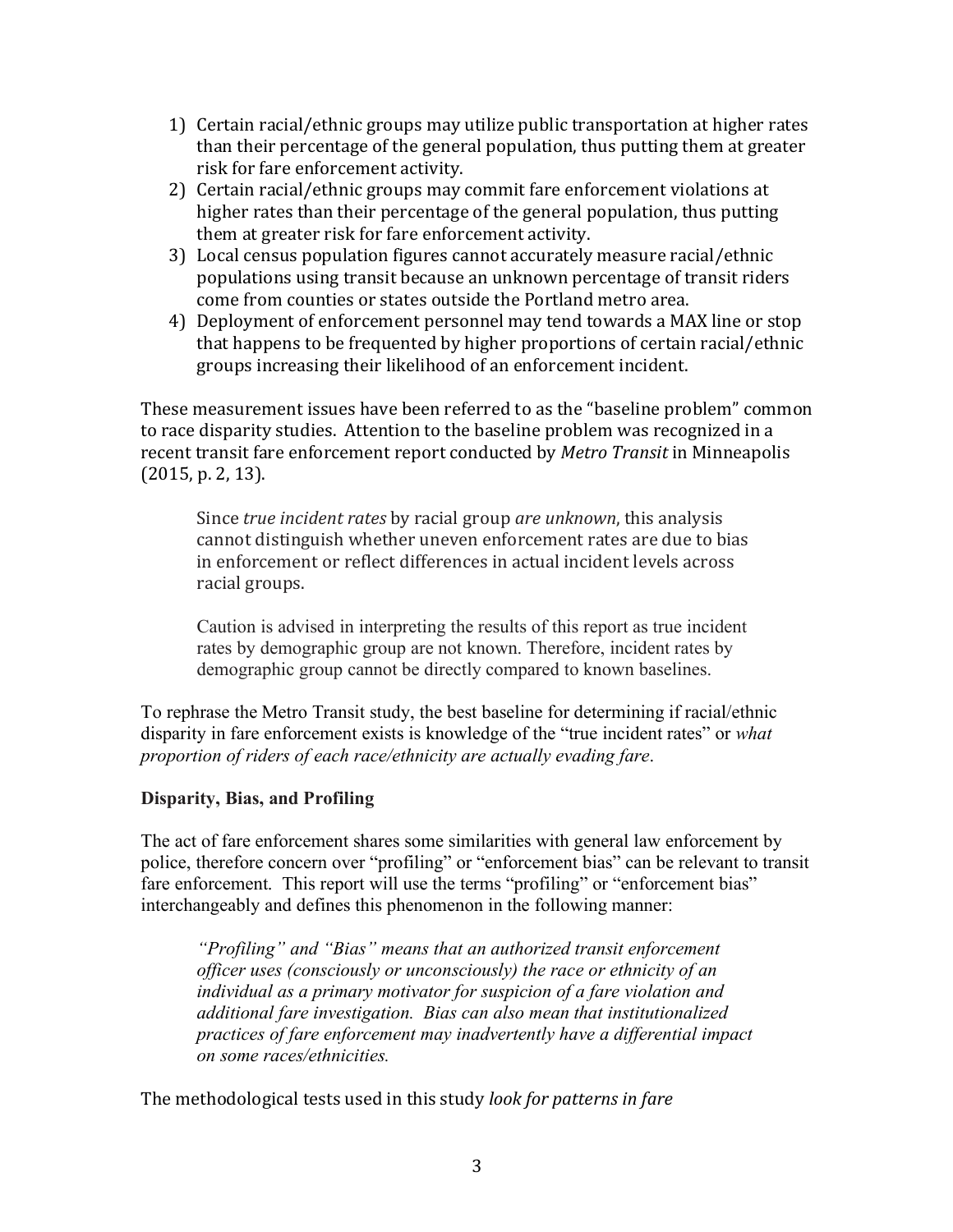*enforcement data that indicate thresholds large enough to determine if* disparities between racial/ethnic groups are unlikely due to random statistical *or measurement issues.* If a threshold in disparity is reached it could signify systemic causes within organizational policy, practices, enforcement officers, or ridership demographics is causing the pattern, including racial bias or profiling. A more thorough investigation of the issue is then warranted.

It is critical that the reader understand the following three principles that guide the analysis and frame the conclusion discussion:

*Principle 1: Descriptive and statistical evaluation of fare enforcement* data is limited to finding racial and ethnic disparities that may be "indicative" of systemic racial and ethnic bias but that, in the absence of *more extensive examination, cannot be considered comprehensive evidence or proof of profiling.*

*Principle 2: The best strategy for assessing racial and ethnic disparities is* to apply multiple benchmarking approaches. Each statistical *benchmarking approach has empirical limitations impacting the* validity of the results; therefore, a holistic approach is necessary.

*Principle 3: Even if the results are not indicative of a pattern of systemic* bias it does not mean a transit agency should be any less vigilant in *ensuring its enforcement practices are fair and un-biased through continued training, data monitoring, and policy reflection.* 

## **Developing a Baseline: Ridership and Fare Evasion Surveys**

Instead of using racial population census estimates for a comparison baseline, survey estimates obtained from a *Fare Evasion Survey* of MAX riders were used for estimating the baseline comparison population. The Fare Evasion survey is sponsored by TriMet and the data estimates were provided to Portland State University for this report. The researcher and author of this report was not involved in the survey design or data collection effort.

#### *Fare Evasion Surveys 2016 – 2018*

The Fare Evasion Survey addresses what Metro Transit study in Minneapolis recommends – the need for an estimate of the "true incident rate" of fare evasion to compare enforcement outcomes to. The TriMet fare evasion survey has been conducted in partnership with TriMet fare enforcement officers since 2011. Contractors hired by TriMet shadow inspection personnel and note the number of passengers with valid fares, no fares or invalid fares. The perceived race/ethnicity of persons with no fares or invalid fares is recorded by the contractor. Persons with no fare or invalid fare who are approached by the surveyors are not given citations or exclusions, thus no official fare enforcement action is undertaken. The race/ethnicity of persons with valid fares are not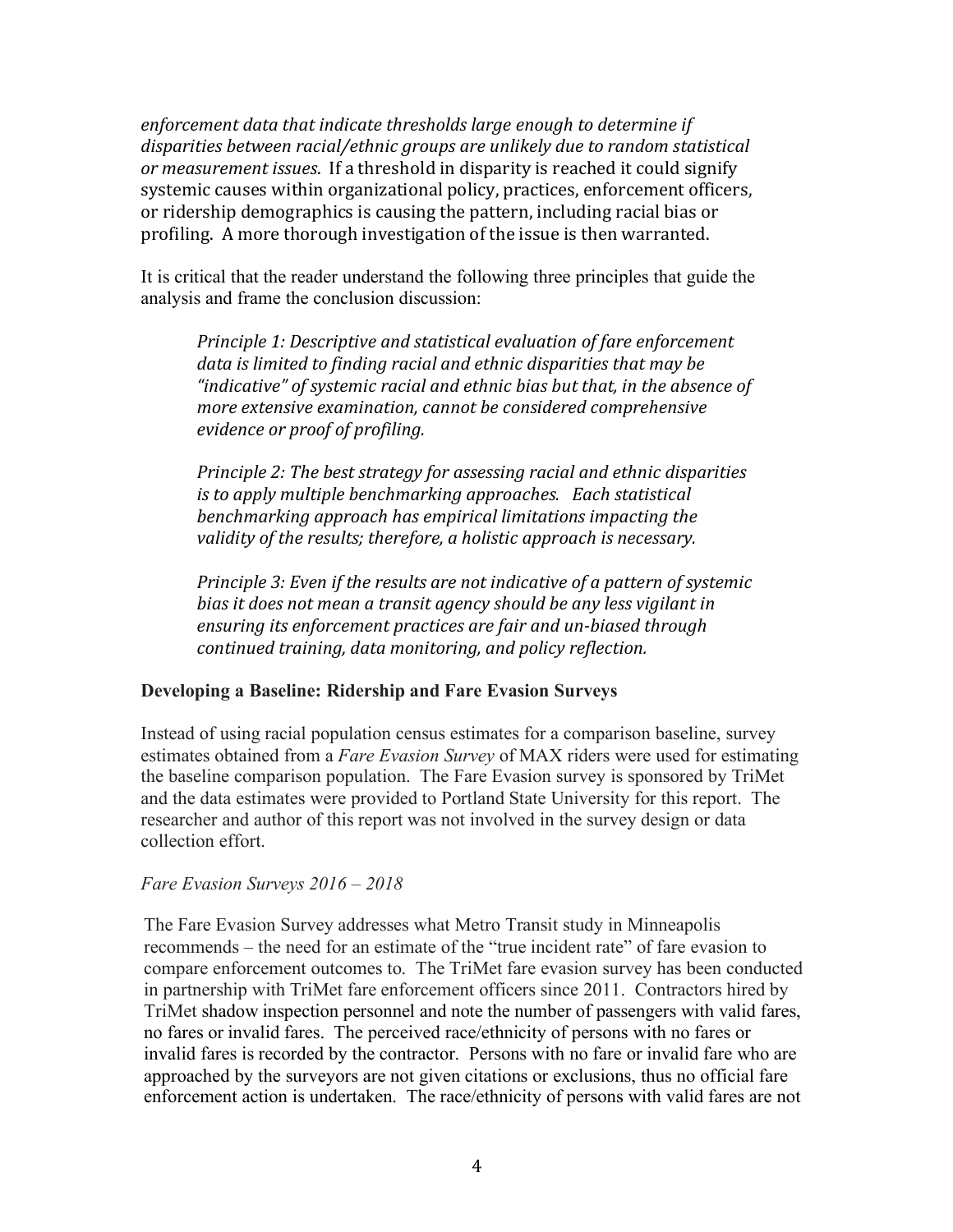recorded, but a count of riders with valid fares is estimated.

A recent google search of fare evasion studies, revealed that the 2016 TriMet Fare Evasion Study is the only research conducted using a fare evasion survey for the baseline to examine racial/ethnic disparity in fare evasion incidents. Although the Minneapolis Metro Transit report recommends this approach they have yet to implement it to our knowledge. Other cities like San Francisco, Vancouver (BC), and New York City have conducted fare evasion surveys and observations of fare evasion, but do not report on any racial/ethnic breakdown in violators. It is safe to conclude there are still few social science examinations of disparity in transit fare enforcement.

The 2016 fare evasion survey entailed 10,740 fare inspections, the 2017 survey 11,584 inspections, and the 2018 survey entailed 11,510 inspections. The percent of riders with *no fare* was 13% in 2016, 11.6% in 2017, and 14.7% in 2018. An additional 1.5% of riders had an *improper fare* in both the 2016 and 2017 surveys, and 1.9% in 2018. Thus, the *estimated percent of MAX riders engaging in fare evasion* is 14.5% in 2016, 13.1% in 2017, and 16.6% in 2018. The data for this report uses a 3-year average of the fare evasion survey results that span the study timeframe of 2016 to 2018. The race/ethnicity breakdown of fare evaders based on the survey is averaged from to 2016 to 2018 surveys and shown in Table 1 below.

| <b>Perceived Race</b> | % Fare Evaders<br>$(2016 - 2018)$ |
|-----------------------|-----------------------------------|
| African American      | 17.8%                             |
| Asian                 | 5.3%                              |
| Hispanic              | 13.1%                             |
| Native American       | $0.3\%$                           |
| Multi-Racial          | 1.3%                              |
| Other                 | $1.1\%$                           |
| Unknown               | NA.                               |
| Non-White             | 38.9%                             |
| White                 | 61.1%                             |

## *Table 1: Fare Evasion Survey Results 2016 to 2018*

## **Fare Enforcement Incidents: Warnings, Citations, and Exclusions**

Table 2 provides a breakdown of fare enforcement incidents and outcomes for both the initial report, based on two years of enforcement activity from March 2014 to March 2106, and the most recent 2 years, from March 2016 to March 2018. We can directly compare these two timeframes because they both represent exactly two years of enforcement data. There were less fare enforcement incidents in the last two years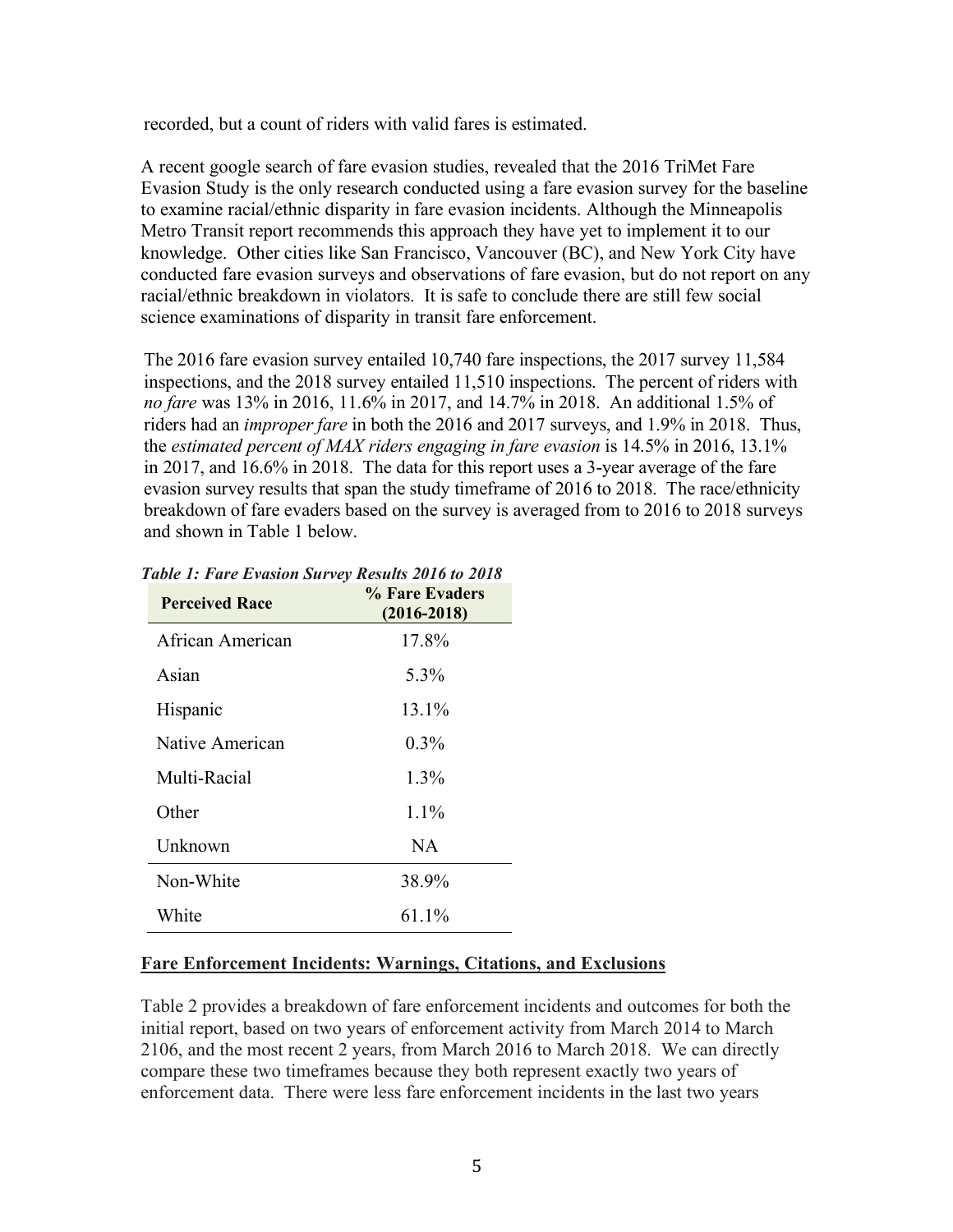(2016-2018) compared to 2014-2016, a reduction of 9.3% (54,594 to 48,060). Total citations were down by 5.5% (42,836 to 39,464), warnings decreased 25.7% (5,854 to 4,228), and exclusions decreased by 20.5% (5,904 to 4,368). The reduction in incidents, citations, warnings, and exclusions occurred for all racial/ethnic groups. There was also a change in the distribution of fare evasion incidents away from individual communities of color and towards a classification of incidents involving an "uncertain" race/ethnicity of individuals. Incidents involving persons classified as "uncertain" race/ethnicity went from 962 to 2,706 in 2016-2018. This change in the classification of race/ethnicity should be examined with more detail. For example, is this change the result of new rules governing inspectors' decisions about how to code a person's race/ethnicity or an influx of new personnel. An alternative explanation could be the increased attention to race/ethnicity in fare enforcement outcomes has caused some inspectors to be more reticent about "guessing" race/ethnicity and see "unknown" as a safer choice. Further analysis revealed a small number of inspectors were driving this trend.

In 2016-2018 there were 48,060 fare enforcement incidents on the MAX. During this time frame over three-fourths of incidents entail a citation given (39,464; 82%), followed by exclusions (4,368; 9%), and warnings (4,228; 9%). It is important to note that *these raw counts of incidents, citations, warnings, and exclusions do not measure individuals.*  Because of repeat fare evasion, the number of discrete individuals these numbers represent is smaller, which is an issue we'll explore further.

| Race             | 2014-16<br>incidents | 2016-18<br>incidents | 2014-16<br>citations | 2016-18<br>citations | 2014-16<br>warnings | 2016-18<br>warnings | 2014-16<br>exclusions | 2016-18<br>exclusions |
|------------------|----------------------|----------------------|----------------------|----------------------|---------------------|---------------------|-----------------------|-----------------------|
| Grand Total      | 54,594               | 48,060               | 42,836               | 39,464               | 5,854               | 4,228               | 5,904                 | 4,368                 |
| African American | 9,807                | 8,093                | 7,579                | 6,454                | 906                 | 673                 | 1,322                 | 966                   |
| Asian            | 2,595                | 2,394                | 2,063                | 2,083                | 358                 | 248                 | 174                   | 63                    |
| Hispanic         | 4,796                | 3.515                | 3,628                | 2,843                | 605                 | 338                 | 563                   | 334                   |
| Native American  | 415                  | 178                  | 316                  | 94                   | 48                  | 14                  | 51                    | 70                    |
| Unknown          | 962                  | 2,706                | 692                  | 2,111                | 178                 | 454                 | 92                    | 141                   |
| Non-White        | 18,575               | 16,886               | 14,278               | 13,585               | 2,095               | 1,727               | 2,202                 | 1,574                 |
| White            | 36,019               | 31,174               | 28,558               | 25,879               | 3,759               | 2,501               | 3,702                 | 2,794                 |

#### *Table 2: Fare Enforcement Outcomes (4 years March 2014 to March 2018)*

<sup>1</sup> Note: "excl" refers to the percentage of exclusions for each racial/ethnic group.

Table 3 provides a breakdown of the percent of fare enforcement incidents, citations, warnings, and exclusions by each race/ethnic category as perceived by the fare inspector. Differences in the percentages for each race/ethnicity between the past two years and prior two years do not indicate any meaningful changes to the racial/ethnic makeup of persons involved in fare evasion incidents, citations, warnings, and exclusions. The exception to this is the percentage of incidents involving persons of "uncertain" race/ethnicity as already noted. In 2016-2018 White MAX riders comprise 66% of fare enforcement incidents followed by African American (18%) and Hispanic (8.8%) riders.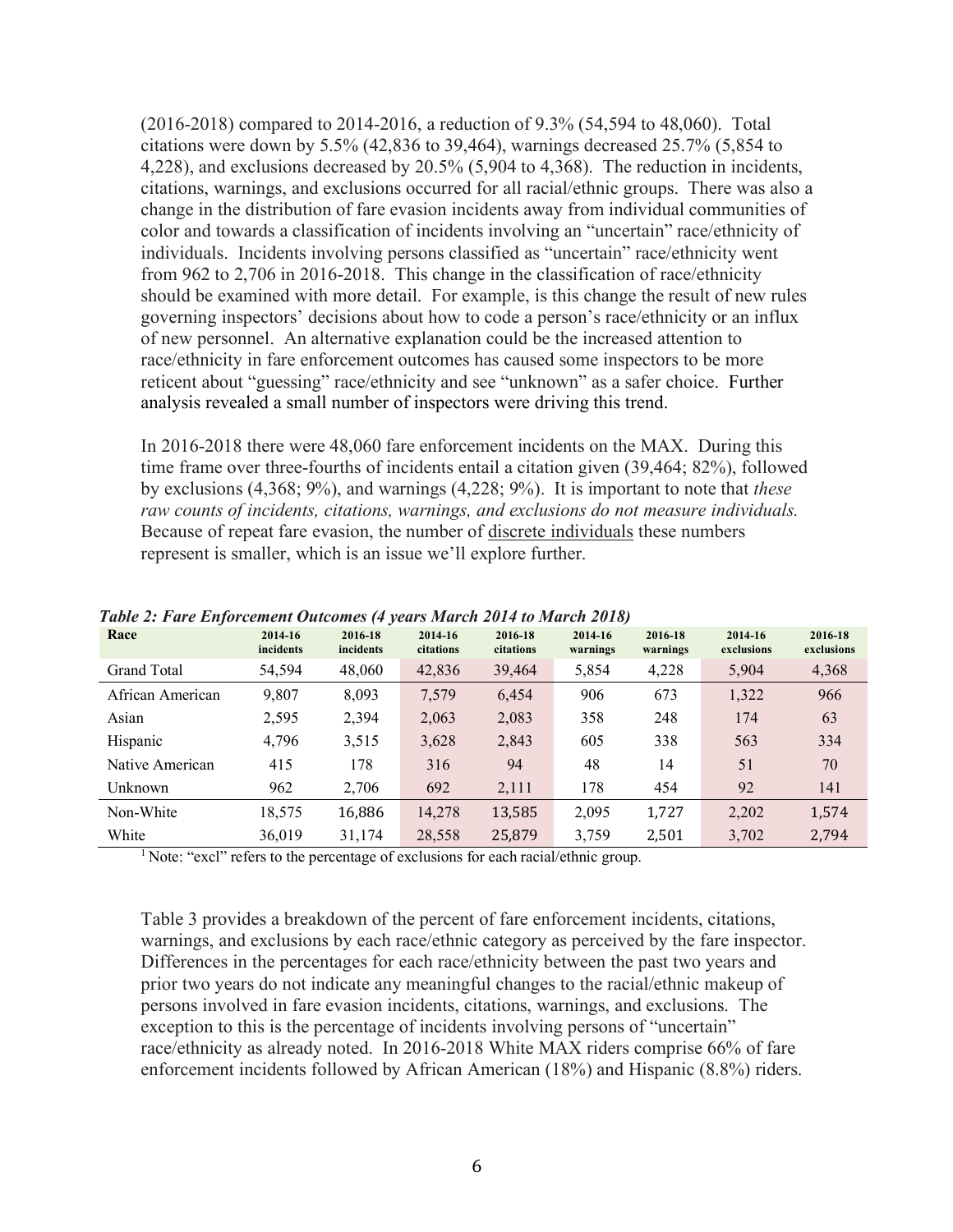| Race             | $2014 - 16%$<br>incidents | 2016-18 %<br>incidents | $2014 - 16%$<br>citations | $2016 - 18%$<br>citations | $2014 - 16%$<br>warnings | $2016 - 18%$<br>warnings | $2014 - 16%$<br>exclusions | 2016-18 %<br>exclusions |
|------------------|---------------------------|------------------------|---------------------------|---------------------------|--------------------------|--------------------------|----------------------------|-------------------------|
| African American | 18.0%                     | $16.8\%$               | $17.7\%$                  | $16.4\%$                  | $15.5\%$                 | $15.9\%$                 | $22.4\%$                   | $22.1\%$                |
| Asian            | 4.8%                      | $5.0\%$                | $4.8\%$                   | 5.3%                      | $6.1\%$                  | $5.9\%$                  | $2.9\%$                    | $1.4\%$                 |
| Hispanic         | 8.8%                      | 7.3%                   | $8.5\%$                   | 7.2%                      | 10.3%                    | $8.0\%$                  | $9.5\%$                    | 7.6%                    |
| Native American  | $0.8\%$                   | $0.4\%$                | $0.7\%$                   | $0.2\%$                   | $0.8\%$                  | $0.3\%$                  | $0.9\%$                    | $1.6\%$                 |
| Unknown          | $1.8\%$                   | $5.6\%$                | $1.6\%$                   | 5.3%                      | $3.0\%$                  | $10.7\%$                 | $1.6\%$                    | 3.2%                    |
| Non-White        | 34.0%                     | 35.1%                  | 33.3%                     | 34.4%                     | 35.8%                    | 40.8%                    | 37.3%                      | 36.0%                   |
| White            | $66.0\%$                  | 64.9%                  | $66.7\%$                  | $65.6\%$                  | 64.2%                    | 59.2%                    | $62.7\%$                   | $64.0\%$                |

*Table 3: Fare Enforcement Outcomes (4 years March 2014 to March 2018)*

<sup>1</sup> Note: "excl" refers to the percentage of exclusions for each racial/ethnic group.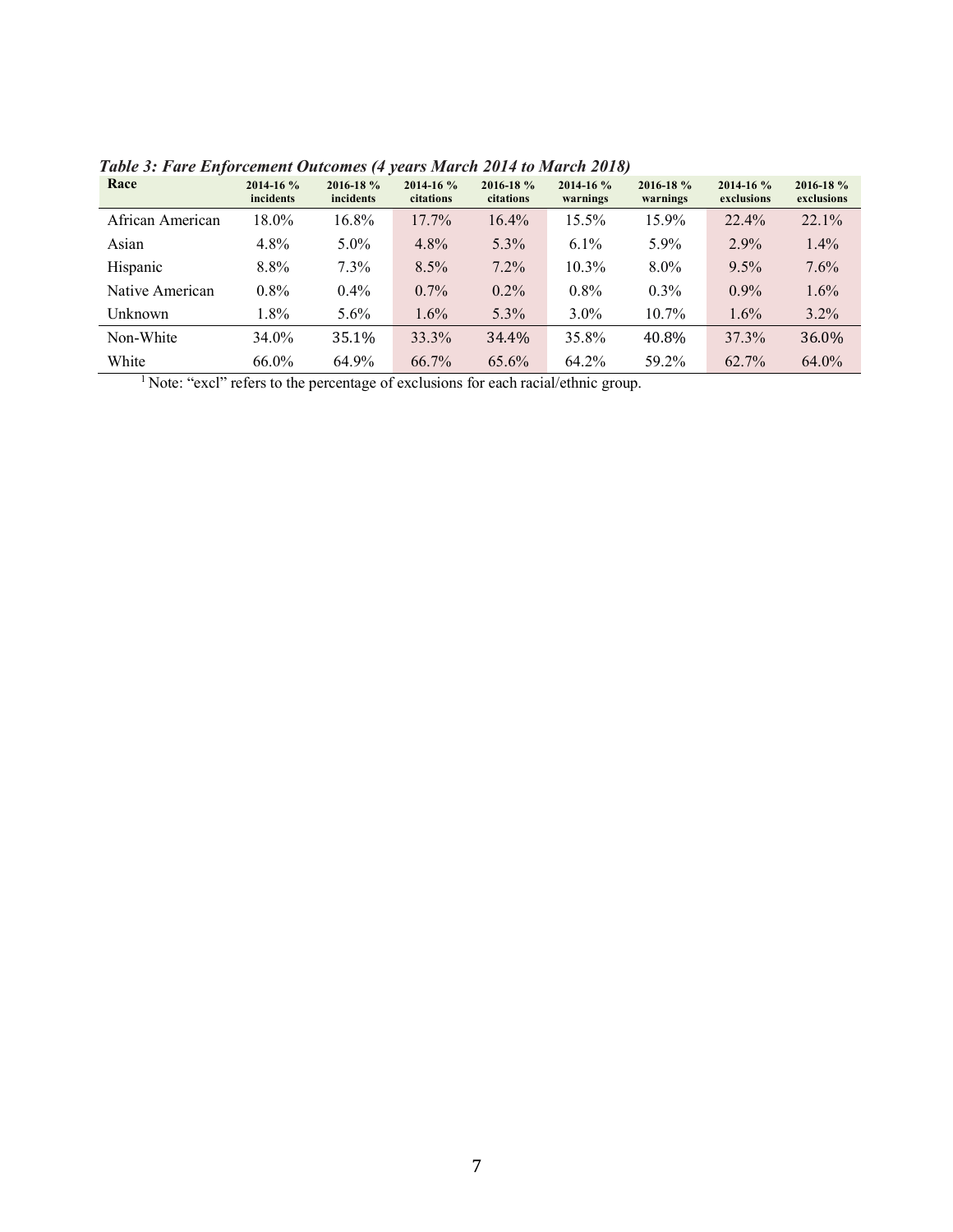# **Disparity Test 1: Comparing Baseline Populations to Fare Enforcement Outcomes**

The first disparity test involves comparing enforcement outcomes (warnings, citations, exclusions) to a baseline expectation for each racial/ethnic group's risk for fare enforcement. Tables  $4 \& 5$  present results for the first test used to examine racial/ethnic disparity in fare enforcement outcomes. The fare evasion survey results are re-presented in Table 4 along with the fare enforcement outcome percentages by race/ethnicity for 2016-2018. The differences between the survey proportions (i.e. baseline populations) and fare enforcement outcome percentages, a measure of disparity, are shown in Table 5. As previously discussed, the Fare Evasion Survey conducted by TriMet provides the best baseline option for comparing enforcement outcomes to because it is the closest approximation of "true incident rates".

| Race             | <b>Baseline</b><br>% Evaders | $\%$<br>incident | $\%$<br>warn | $\%$<br>cite | %<br>excl <sup>1</sup> |
|------------------|------------------------------|------------------|--------------|--------------|------------------------|
| African American | 17.8%                        | 16.8%            | 15.9%        | 16.4%        | 22.1%                  |
| Asian            | 5.3%                         | $5.0\%$          | $5.9\%$      | 5.3%         | $1.4\%$                |
| Hispanic         | 13.1%                        | $7.3\%$          | $8.0\%$      | $7.2\%$      | 7.6%                   |
| Unknown          | <b>NA</b>                    | $5.6\%$          | $10.7\%$     | 5.3%         | $3.2\%$                |
| Non-White        | 38.9%                        | 35.1%            | 40.8%        | 34.4%        | 36.0%                  |
| White            | 61.1%                        | 64.9%            | 59.2%        | 65.6%        | 64.0%                  |

*Table 4: Racial/Ethnic Proportions for Baseline Survey and Fare Enforcement Outcomes 2016-2018*

<sup>1</sup> Note: "excl" refers to the percentage of exclusions for each racial/ethnic group.

A critical question for disparity research is assessing how big should a disparity difference be to raise concern and need for further assessment? The study will draw upon the threshold used in law enforcement racial profiling literature which *recognizes enforcement disparity differences above 5% the resident population percentage as being noteworthy* (Lovrich, et al. 2007; McMahon, et al. 2002).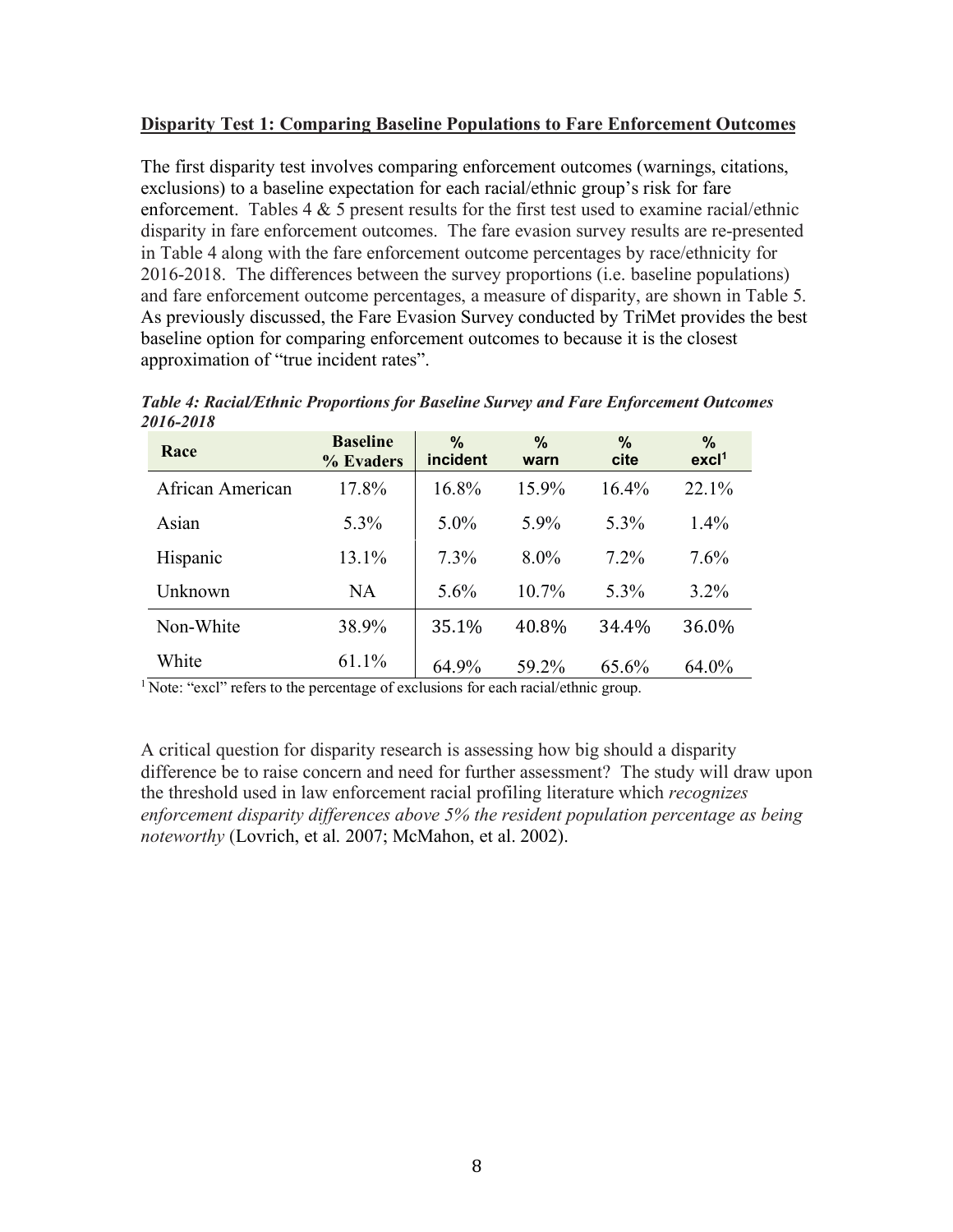|                  | Differences between fare evasion survey %<br>and enforcement outcome % |                     |                       |                       |  |  |  |  |
|------------------|------------------------------------------------------------------------|---------------------|-----------------------|-----------------------|--|--|--|--|
| Race             | Incident% -<br>evasion%                                                | Warn% -<br>evasion% | $Cite% -$<br>evasion% | $Excl% -$<br>evasion% |  |  |  |  |
| African American | $-1.0\%$                                                               | $-1.9\%$            | $-1.4\%$              | $4.3\%$               |  |  |  |  |
| Asian            | $-0.3\%$                                                               | $0.6\%$             | $0.0\%$               | $-3.9\%$              |  |  |  |  |
| Hispanic         | $-5.8\%$                                                               | $-5.1\%$            | $-5.9\%$              | $-5.5\%$              |  |  |  |  |
| Unknown          | NA.                                                                    | <b>NA</b>           | NA.                   | <b>NA</b>             |  |  |  |  |
| Non-White        | $-3.8\%$                                                               | $1.9\%$             | $-4.5\%$              | $-2.9\%$              |  |  |  |  |
| White            | 3.8%                                                                   | $-1.9\%$            | $4.5\%$               | $2.9\%$               |  |  |  |  |

*Table 5: Disparity Between Fare Evasion Baselines and Fare Enforcement Outcomes 2016- 2018*

The results in Table 5 do not indicate any comparison that is above the  $5\%$ threshold being applied to indicate noteworthy disparity/overrepresentation. The difference between the baseline fare evasion estimate for African American riders of 17.8% and their proportion of exclusions  $(22.1\%)$  is 4.3, which is elevated, but does not exceed the 5% threshold. This difference is also lower than the prior report which found a difference of  $7.6\%$  comparing the exclusion rate from  $(2014-2016)$  to fare evasion surveys.

The results of Table 5 yield a similar conclusion reached in the prior report for 2014-2016: Differences between the fare evasion survey results and enforcement *outcomes are small and indicate little to no disparity. Exclusions of African American Riders is still elevated, but less than the noteworthy threshold standard and lower than the previous report. A more in-depth examination of exclusions will be presented in* other sections of this report to understand key factors related to exclusion rates.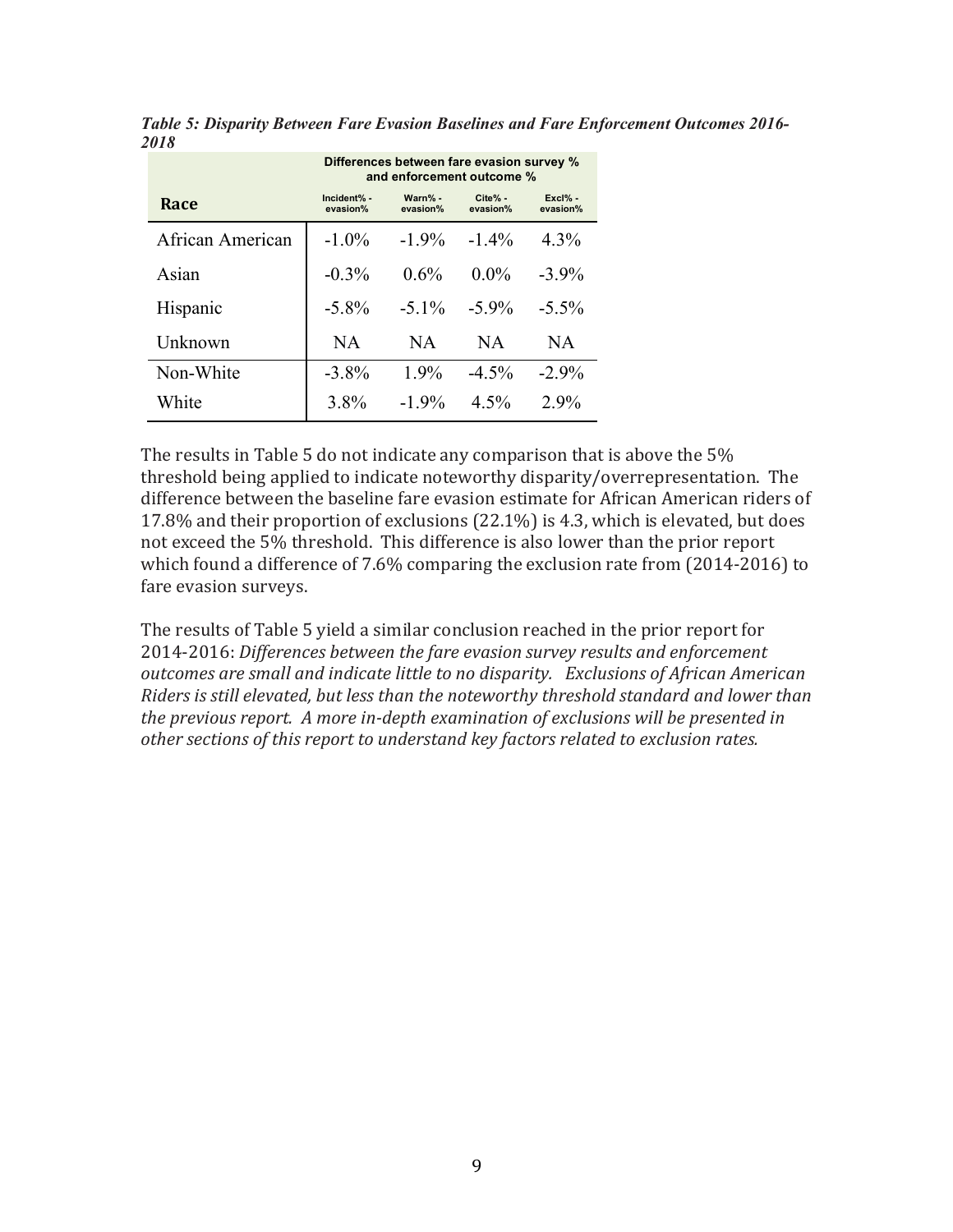# **Repeat Fare Evasion**

One of the important discoveries in the 2016 report was the presence of repeat fare evasion violators in the data and the relationship between repeat violations and exclusions, which will be replicated in this report.

*Definition: Repeat Fare Evasion Violator = a rider who is identified as having one or more fare evasion incidents within a two-year span (includes citations, warnings, and exclusions)*

Enforcement incidents involving riders with the same exact last name and date of birth were flagged in the two-year data set. The results of the search for repeat violators are presented in Table 6. The first column in Table 6 shows the percentage of enforcement incidents that involved a repeat violator broken out by race/ethnicity.

The results indicate that *33.9% of enforcement incidents over the two-year period involved the same person at least once*.

| Race                | % repeat<br>(all) | % repeat<br>(within<br>race) | # of incidents involving<br>repeat persons |
|---------------------|-------------------|------------------------------|--------------------------------------------|
| <b>Total Repeat</b> | 33.9%             |                              |                                            |
| African American    | 22.8%             | $46.0\%$                     | 3719 (out of 8,093)                        |
| Asian               | 2.8%              | 19.3%                        | 462 (out of 2,394)                         |
| Hispanic            | $4.7\%$           | 21.8%                        | 768 (out of 3,515)                         |
| Native American     | $0.5\%$           | 47.2%                        | 84 (out of 178)                            |
| Unknown             | $5.1\%$           | 30.8%                        | 834 (out of 2,706)                         |
| Non-White           | $36.0\%$          | 34.7%                        | 5,867 (out of 16,886)                      |
| White               | 64.0%             | 33.5%                        | 10,446 (out of 31,174)                     |

*Table 6: Repeat Fare Enforcement Violators 2016-2018*

The second column within Table 6 shows the percentage of enforcement incidents within each race/ethnicity that involved a repeat violator. The results indicate that 46% of fare enforcement incidents with African American riders involved a repeat violator. Similarly Native American riders (a much smaller group) also had a high repeat violator rate of 47.2%, which was the highest percentage of any race/ethnicity.

Similar to the prior report, repeat violations are important because they are much more likely to result in an exclusion (i.e. the harshest form of punishment). Repeat violations is the strongest predictor of getting an exclusion. Thus, the elevated rate of African American exclusions noted in Table 5 is partly due to a higher repeat fare evasion rate.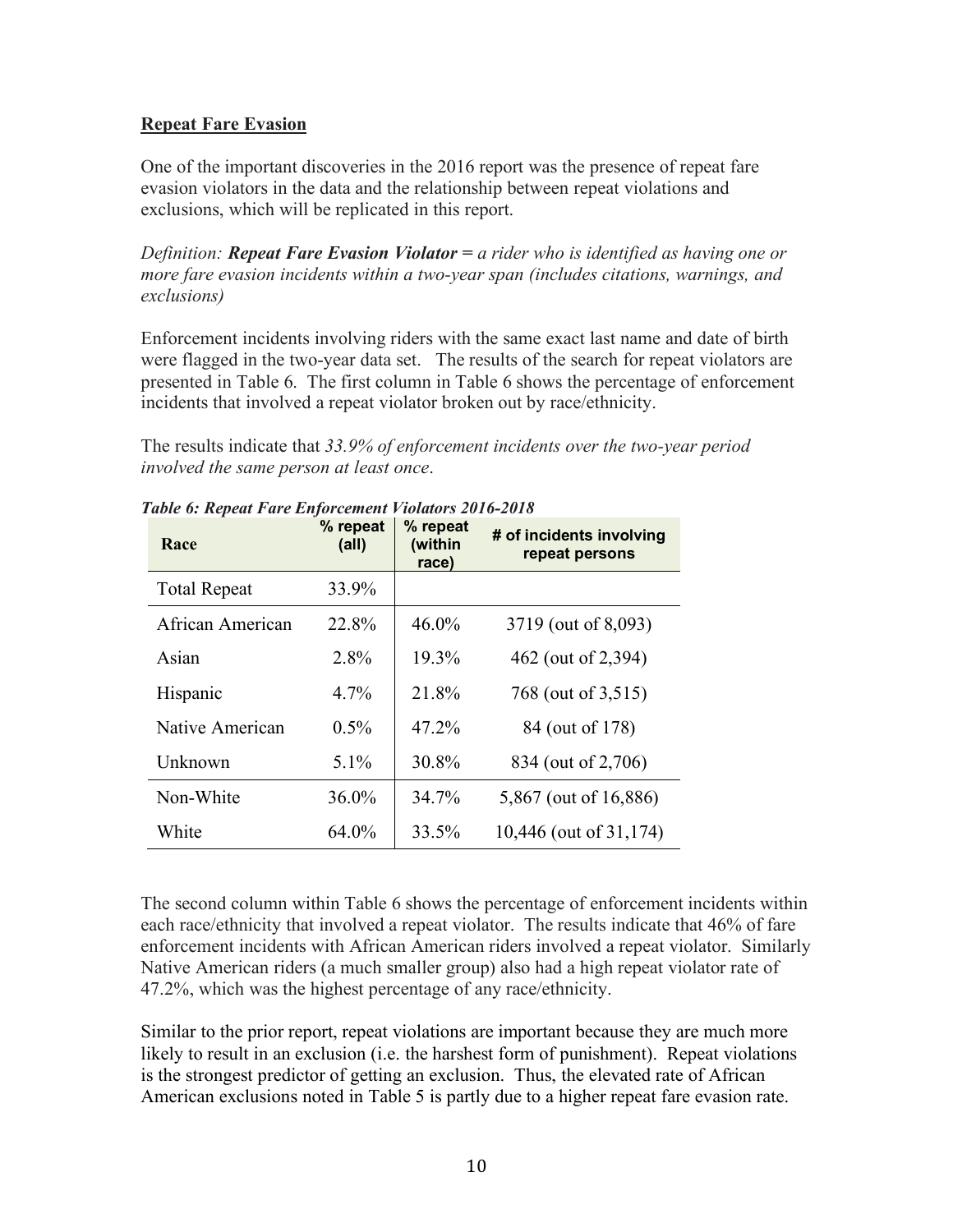Developing a better understanding of the underlying individual and situational dynamics of repeat violations is an important next step. Are punishments given to repeat violators having a desired impact (e.g. lower rate of evasion over time, actual payment of fines) or unintended consequences? In particular, future research should explore economic, health, and other hardship factors that may trigger repeat violations. Since the 2016 report, TriMet has been working with the Oregon Legislature, District Attorneys and others to make changes in the fine and adjudication process of fare evasion in an attempt to promote compliance and reduce repeat violations.

#### **Exclusions and Repeat Violators**

Table 7 continues the examination of repeat violations by looking at its relationship to receiving an exclusion. The table shows the relationships between the race/ethnicity of excluded riders and the proportion of persons excluded that were repeat violators and the agency type involved in the exclusion decision. In the column titled "% Repeat Violator" we find that  $64\%$  of African American riders who were excluded ( $n = 966$ ) were repeat violators. Overall 58.3% of all exclusion incidents involved repeat violators. Keep in mind the data used for this analysis is only two years. It's quite possible if the data went further back, the percent of exclusions involving repeat violators would be higher. Table 7 also shows the unique nature of exclusion incidents, which can involve other criminal offenses, thus local law enforcement is often involved in issuing the exclusion. Table 7 shows that 46% of exclusions involved local law enforcement and 54% were by TriMet inspectors.

| Race             | Total Excl <sup>1</sup> | % Repeat<br><b>Violator</b> | % Non-<br><b>Repeat</b><br><b>Violator</b> | % TriMet<br>Inspector | % Local<br>LE<br>agency |
|------------------|-------------------------|-----------------------------|--------------------------------------------|-----------------------|-------------------------|
| Total Avg.       |                         | 58.3%                       | 41.7%                                      | 54%                   | 46%                     |
| African American | 966                     | 64.3%                       | 35.7%                                      | 50.3%                 | 49.7%                   |
| Asian            | 63                      | 52.4%                       | 47.6%                                      | 61.9%                 | 38.1%                   |
| Hispanic         | 334                     | 38.6%                       | 61.4%                                      | 40.1%                 | 59.9%                   |
| Native American  | 70                      | 72.9%                       | 27.1%                                      | 37.1%                 | 62.9%                   |
| Unknown          | 141                     | 51.1%                       | 48.9%                                      | 56.0%                 | 44.0%                   |
| White            | 2,794                   | 58.7%                       | 41.3%                                      | 44.6%                 | 55.4%                   |

*Table 7: Exclusions by Repeat Violations and Fare Inspector Agency 2016-2018*

 $1$  Note: "excl" refers to the percentage of exclusions for each racial/ethnic group.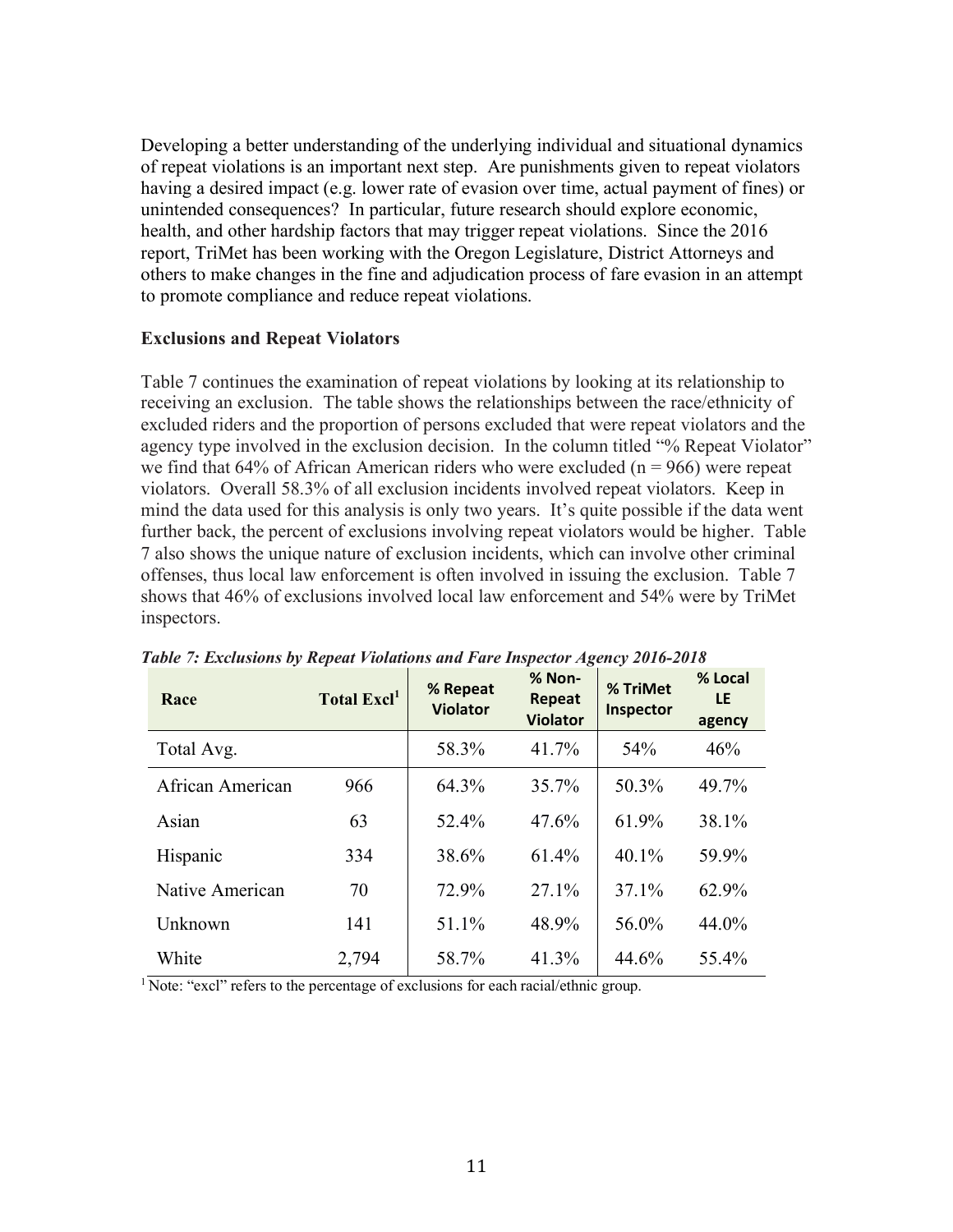#### **African American Exclusions**

Since the African American exclusion rate is slightly elevated, a deeper examination of these exclusion incidents is warranted. As Table 7 notes over two years there were 966 exclusions involving persons perceived to be African American. These 966 exclusions involved approximately 732 individuals. *A further breakdown reveals that 56 of these individuals accounted for 26% of all African American exclusions or 249 exclusions* (see Table 8 below)*. These same 56 riders also accounted for 297 citations in two years.* In short, these 56 individuals were involved in 546 separate TriMet MAX incidents over a two-year period. This finding illustrates that within the repeat violator population there is a smaller group of individuals involved in chronic exclusion (3 or more exclusions in 2 years) and fare evasion activity. For the sake of argument, if these 56 individuals were only excluded once during the two-year period (instead of 3 or more) the percentage of all exclusions involving African Americans would be reduced by 4%. The elevated rate of African American exclusions appears due to the chronic exclusion/fare evasion incidents of a few individuals. A similar pattern of chronic evasion/exclusion was also found for other racial/ethnic groups, but the issue is more acute among African American riders. Table 8 shows that among White riders, persons with 3 or more exclusions represent a smaller proportion of White persons excluded and proportion of all exclusions involving White persons.

| Race             | <b>Persons</b><br>excluded | <b>Persons with 3 or</b><br>more exclusions<br>(in 2 years) | % of exclusions         | $%$ of<br>persons |
|------------------|----------------------------|-------------------------------------------------------------|-------------------------|-------------------|
| African American | 732                        | 56                                                          | 26% (249<br>exclusions  | $1\%$             |
| White            | 2683                       | 142                                                         | 20% (572<br>exclusions) | $.4\%$            |

*Table 8: Chronic Exclusions among African American and White Riders 2016-2018*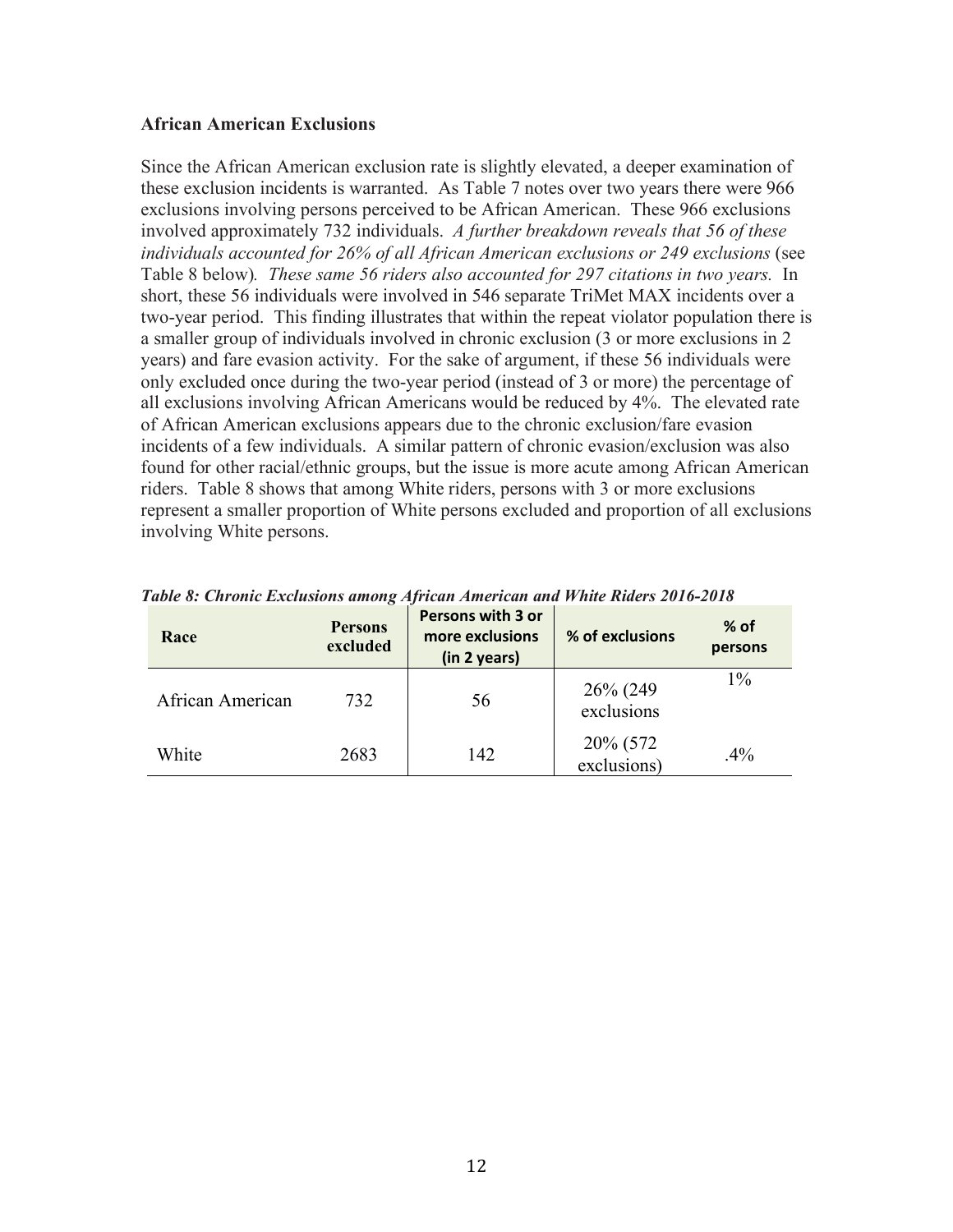Exclusions can also be examined for the violation sub-type category the exclusion represents (i.e. no fare, improper fare, riding while excluded). There does not appear to be any unique variation in exclusion types across race/ethnicity of riders, which is shown in Table 9 below. Approximately 56% of the 966 African American exclusions were based on no fare or proof of payment. The next most common category of African American exclusions at 20% were exclusions for criminal activity, which primarily involved riding while already excluded. The remaining 27% of exclusion situations involved smaller numbers entailing harassment and threatening behavior, interference with train operation/trespassing (e.g. blocking train, presence in prohibited areas), smoking on platform, non-transit use/loitering, and intoxication/drinking.

| <b>Exclusion Type</b>                     | African<br>American | <b>Asian</b> | <b>Hispanic</b> | <b>Native</b><br>American |          | White    |
|-------------------------------------------|---------------------|--------------|-----------------|---------------------------|----------|----------|
| Fare related                              | 56.4%               | 56.4%        | 55.1%           | 44.3%                     | 61.7%    | 52.7%    |
| Prohibited activities                     | 4.5%                | 4.5%         | $5.7\%$         | $4.3\%$                   | 5.7%     | 8.6%     |
| Prohibited misuse                         | 6.4%                | 6.4%         | 12%             | 18.6%                     | 7.8%     | $10.3\%$ |
| Criminal activity                         | 20.6%               | 20.6%        | $16.5\%$        | 22.9%                     | $16.3\%$ | 17.8%    |
| Prohibited risks to<br>security and order | $12.1\%$            | $12.1\%$     | $10.8\%$        | 10%                       | 8.5%     | 10.6%    |

#### *Table 9: Exclusion Violations by Type 2016-2018*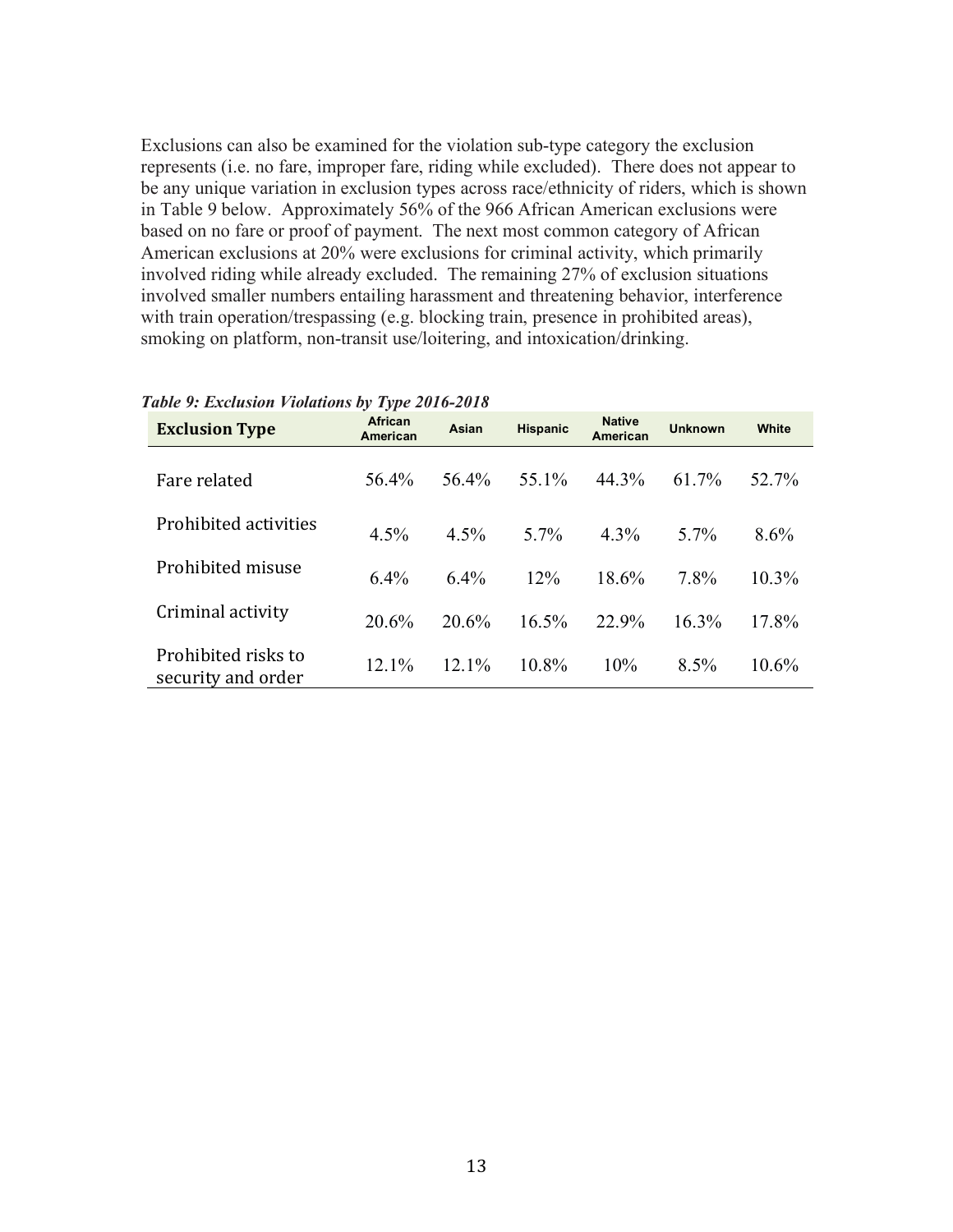# **Exploration of Geographic Variation in Fare Enforcement Incidents**

A potential factor that could influence racial/ethnic distributions of fare enforcement incidents is the geographic deployment of fare enforcement officers. If fare enforcement officers are differentially deployed to stop locations in more racially diverse neighborhoods or areas where riders are more diverse regardless of residential demographics that would increase the likelihood of finding fare violators in those areas and lead to unfair distributions in fare enforcement outcomes. An examination of this perspective is presented in Table 10. Out of the 48,060 fare enforcement incidents examined in this report, approximately 50% occurred at just 10 stop locations. These top 50% stop locations are examined in Table 10. The racial/ethnic distribution of incidents across these 10 stop locations is very similar to the distribution across all stops combined and all other locations combined. In other words, there is no particular stop location that appears to be a potential driver of any racial/ethnic distributions. In addition, these top 10 incident locations also represent common entry and exit points for all MAX riders.

|                                   | Number of<br>incidents | % of total<br>incidents | African<br>American | Asian   | <b>Hispanic</b> | <b>Native</b><br>American | Other   | White |
|-----------------------------------|------------------------|-------------------------|---------------------|---------|-----------------|---------------------------|---------|-------|
| All stops, % of incidents         | 48,060                 |                         | 16.8%               | $5.0\%$ | 7.3%            | $0.4\%$                   | 5.6%    | 64.9% |
| Top 50% of stop locations         |                        |                         |                     |         |                 |                           |         |       |
| Rose Quarter TC                   | 7,494                  | 15.6%                   | 17.9%               | 4.7%    | 6.8%            | 0.3%                      | 5.6%    | 64.6% |
| Old Town/Chinatown                | 3031                   | 6.3%                    | 16.4%               | 6.1%    | 7.4%            | 0.3%                      | 5.5%    | 64.3% |
| Gateway TC                        | 2509                   | 5.2%                    | 20.9%               | 3.7%    | 8.2%            | 0.5%                      | 4.9%    | 61.7% |
| Hollywood/42nd Ave                | 2330                   | 4.8%                    | 17.8%               | 4.2%    | 7.3%            | 0.3%                      | 5.5%    | 64.8% |
| 82 <sup>nd</sup> Ave              | 2056                   | 4.3%                    | 21.2%               | 5.2%    | 7.5%            | $0.3\%$                   | $5.1\%$ | 60.7% |
| Lloyd Center/11th                 | 1776                   | 3.7%                    | 19.9%               | 4.6%    | 6.8%            | 0.2%                      | 4.0%    | 64.4% |
| Providence Park                   | 1431                   | $3.0\%$                 | 13.6%               | 4.2%    | 7.0%            | $1.0\%$                   | $6.6\%$ | 67.6% |
| PSU South/5th & Jackson           | 1140                   | 2.4%                    | 12.3%               | 8.8%    | 3.9%            | 0.1%                      | 5.3%    | 69.7% |
| Sunset TC                         | 1125                   | 2.3%                    | 11.6%               | 7.6%    | 8.8%            | 0.5%                      | 7.6%    | 63.8% |
| Interstate/Rose Quarter           | 1058                   | 2.2%                    | 21.1%               | 3.6%    | $6.0\%$         | 0.2%                      | 4.8%    | 64.4% |
| % of incidents at top 50% stops   |                        | 49.8%                   | 17.8%               | $5.0\%$ | 7.1%            | 0.4%                      | 5.5%    | 64.3% |
| % of incidents at all other stops |                        | 50.2%                   | 15.9%               | $5.0\%$ | 7.6%            | $0.4\%$                   | 5.8%    | 65.4% |

*Table 10: Top 50% Stop Locations Where Fare Enforcement Occurs by Race/Ethnicity*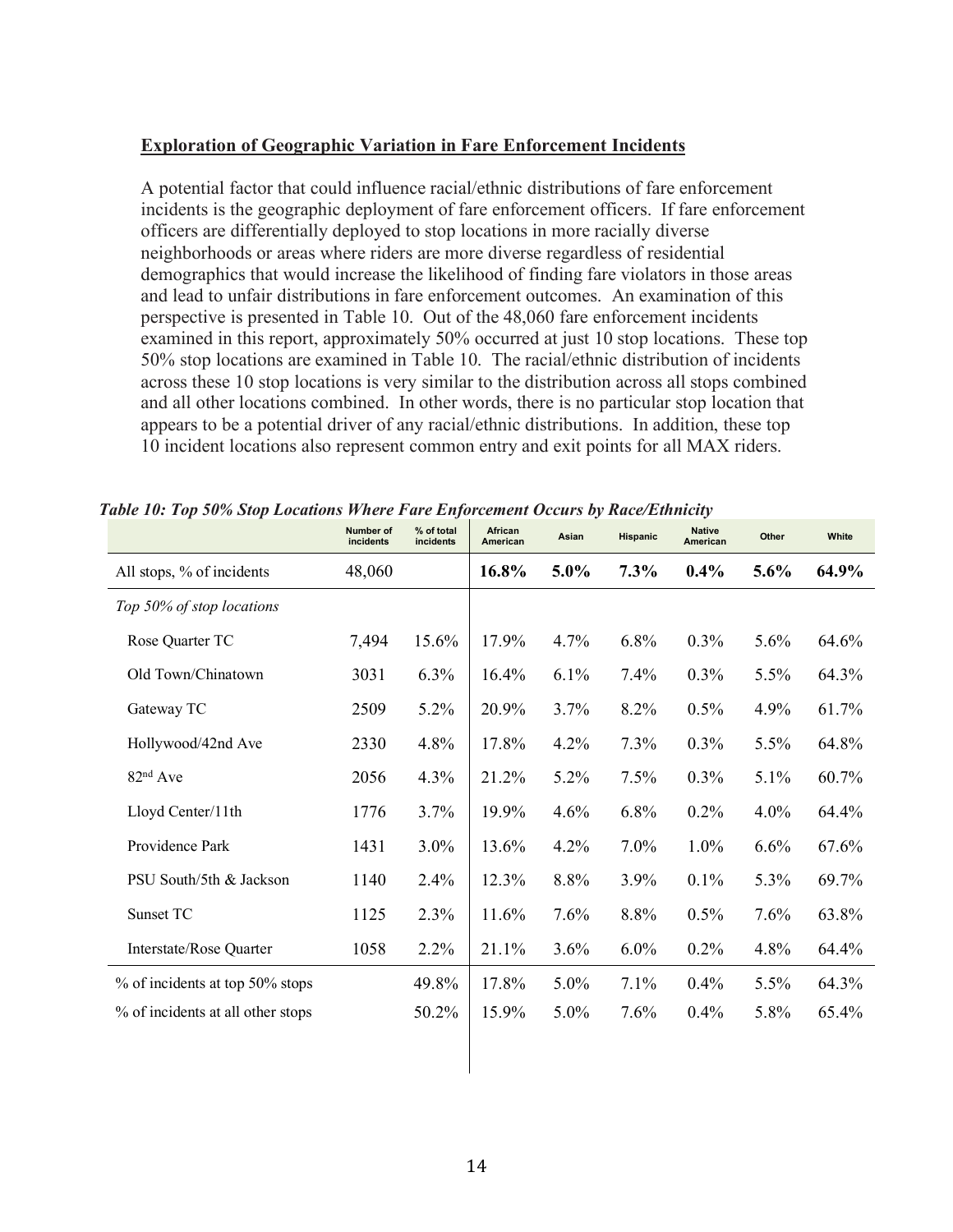# **Disparity Test 2: Relationship Between Race/Ethnicity of Riders and More Serious Enforcement Outcomes**

There are three outcomes of fare enforcement incidents that this study has been able to examine: warnings, citations, and exclusions. These outcomes range in seriousness with a warning being the least serious, followed by a citation, and finally an exclusion being the most serious enforcement outcome. A suspected rider could also be arrested during an incident, but that is not part of the data received for this study. This second disparity test examines whether the race/ethnicity of riders is related to more serious enforcement outcomes while simultaneously controlling for other factors that may explain the outcome. The relationship between race/ethnicity of riders and enforcement outcomes is tested by comparing the likelihood of an enforcement outcome for White riders to African American, Asian, Hispanic, Native, and all Non-White riders in separate analyses. The test focused on two comparison models: 1) Is perceived race/ethnicity of rider related to receiving a citation over a warning? 2) Is perceived race/ethnicity of rider related to receiving an exclusion over a citation? The results are presented in Table 11.

Logistic regression is used to determine if the race/ethnicity of a rider is related to an increased odds of receiving a more serious outcome. The regression models control for six other factors that could also be related to increased odds of receiving a citation or exclusion. A "Yes" in the table below indicates the regression model controls for this variable.

| <b>Control Variables</b>                                                                                                                                                                                                            | <b>Model 1:</b><br>Citation v.<br><b>Warning</b> | <b>Model 2:</b><br><b>Exclusion v.</b><br><b>Citation</b> |
|-------------------------------------------------------------------------------------------------------------------------------------------------------------------------------------------------------------------------------------|--------------------------------------------------|-----------------------------------------------------------|
| 1. Perceived male rider $(66.5\% \text{ of} \text{ incidents}$ the<br>rider was a male)                                                                                                                                             | Yes                                              | Yes                                                       |
| Whether the enforcement incident occurred at one<br>$\overline{2}$<br>of the top 5 MAX citation locations $(36.2\% \text{ of }$<br>all incidents occurred at these 5 stops)                                                         | Yes                                              |                                                           |
| 3 <sub>1</sub><br>Whether the enforcement incident occurred at one<br>of the top 5 MAX exclusion locations (33% of<br>all exclusions occurred at these 5 stops)                                                                     |                                                  | Yes                                                       |
| Whether the incident involved one of the top 3<br>$4_{\cdot}$<br>inspection officers (these officers were involved<br>in 27.3% of incidents).                                                                                       | Yes                                              | <b>Yes</b>                                                |
| Whether the incident occurred on a weekend<br>5 <sup>1</sup><br>(15.8% of incidents occurred on the weekend,<br>according to ridership survey weekend riders are<br>more racially diverse).                                         | Yes                                              | Yes                                                       |
| Whether the violation entailed "no proof of<br>6.<br><b>payment</b> " compared to all other violations (No<br>proof of payment comprised 91.3% of all<br>incidents compared to other types like fare<br>amount, expired time, zone) | Yes                                              | Yes                                                       |
| Number of citations rider received over the 2-<br>7<br>year timeframe                                                                                                                                                               | Yes                                              |                                                           |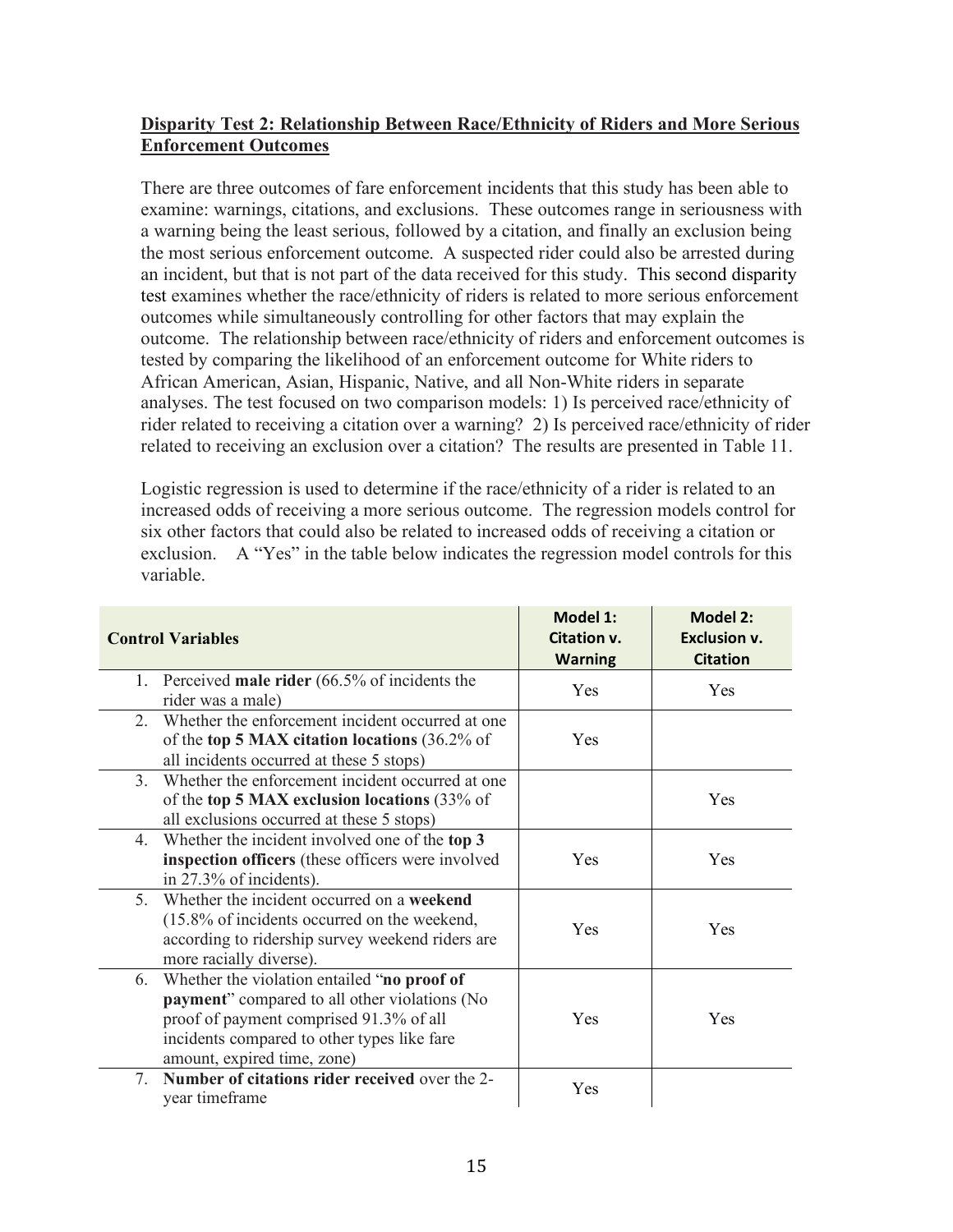8. **Number of exclusions rider received** over the 2-  $\frac{1}{\sqrt{2}}$  year timeframe Yes

The results of the regression analyses are presented in Table 11. The results in the table indicate whether the race/ethnicity of the rider in the comparison was significantlyrelated (or not) to the odds of receiving a citation or warning (Model 1) or receiving an exclusion or citation (Model 2), while controlling for other factors. For the race/ethnicity of a rider to be considered to have a statistically significant relationship it needed to occur in both a bivariate relationship (no control variables used) and in an analysis with all the control variables (called a "full model"). A result that is "statistically significant" means there is a probability level of less than .05 that the difference in enforcement outcome between the specific race compared to Whites *is large enough that it didn't occur by chance*. In other words, there appears to be "something" about the race of MAX riders that still exerts an influence on the enforcement outcome even after the relationship between race and the other variables is taken into consideration. Exactly what is causing that influence between race of the rider and the enforcement outcome *is unknown*.

Even though a relationship may be "statistically significant" it may not be of "practical significance." This is an issue faced by this study because the number of enforcement incidents (i.e. sample size) is very large, close to 50,000 incidents, which increases the likelihood that the analysis will find a statistical relationship. Therefore the "strength" of the relationship should be examined too. Strength of the relationship was examined in two ways. First, the size of the odds ratio is considered. The odds ratios are noted in a separate column in Table 11. Odds ratios close to 1 illustrate a small effect size. An odds ratio close to 2 or above indicates a large effect size and means that the odds of that race receiving a citation or exclusion is two times the odds for Whites (or 100% greater odds). A second way to explore the strength of the relationship is to examine a Chi-Square table for the bivariate relationship between the two races and the outcomes. These tables illustrate what the expected results of fare enforcement outcomes would be if there were no statistically significant race differences. These numbers can be compared to the actual enforcement outcomes to assess whether any significance was based on small or large differences in the data and how that may look on a daily or monthly context of enforcement activity.

The results for model 1 presented in Table 11 reveal that most of the analyses were nonsignificant. In other words, the race/ethnicity of a rider (African American, Asian, Hispanic) was not related to receiving a citation over a warning when compared to White riders. However, when all the riders of color were combined together into a Non-White measure the results indicate that non-white riders had a lower odds of receiving a citation as opposed to warning compared to White riders. It is not clear what is driving this result, but it is a small relationship. The factor that exhibited the strongest relationship to receiving a citation versus a warning was the total number of citations a rider had over the two-year timeframe. This makes sense given an inspector's ability to look up a rider's incident history over the past two years.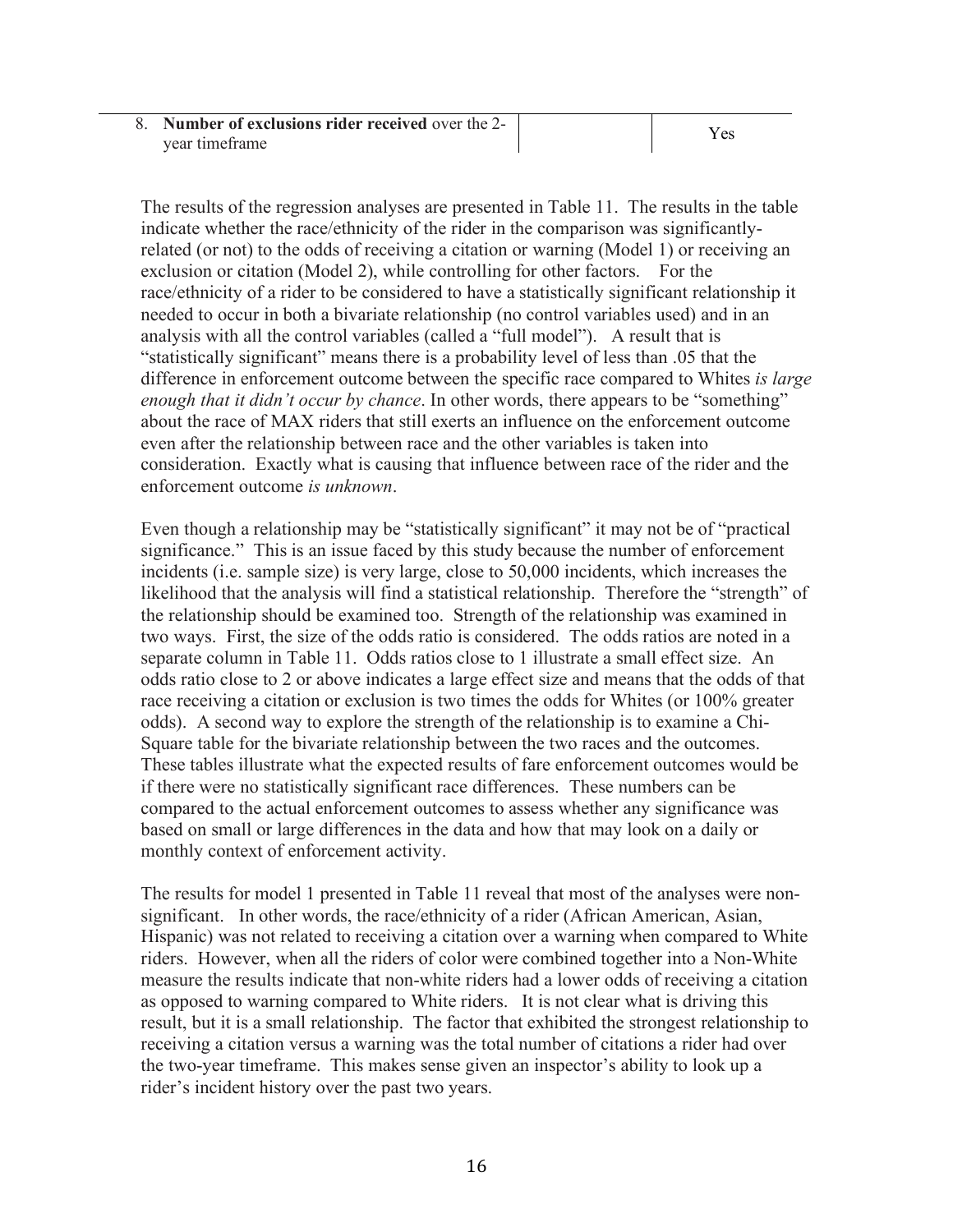The results for model 2 show that African American, Hispanic, and Non-White riders are no more likely to receive an exclusion compared to White riders when controlling for other factors. The results of Model 2 in Table 11 indicate that when controlling for other factors related to getting an exclusion, the race/ethnicity of the rider is no longer relevant. In fact, the relationship between African American riders and the odds of receiving an exclusion compared to White riders only goes away when the model controls for the number of exclusions a rider has received over the prior two years. The strongest factor to receiving an exclusion compared to a citation is the number exclusions one had over the prior two years.

In short, the results in Table 11 appear to indicate that the elevated rate of African American exclusions is more likely an issue with a small population of riders engaging in chronic fare evasion and receiving multiple exclusions (see p. 11-12) and less likely the result of systemic racial/ethnic biases in enforcement. It is also quite possible that riders who fit into this chronic incident category, which cuts across race/ethnicity (see Table 8), become known persons to inspectors and TriMet police and thus their presence on a platform or train immediately raises suspicion. The question of how to address the population of chronic fare evaders and exclusion recipients, particularly those that become known "regulars", forms an important policy discussion. Continued citations and exclusions alone does not appear to address the issue.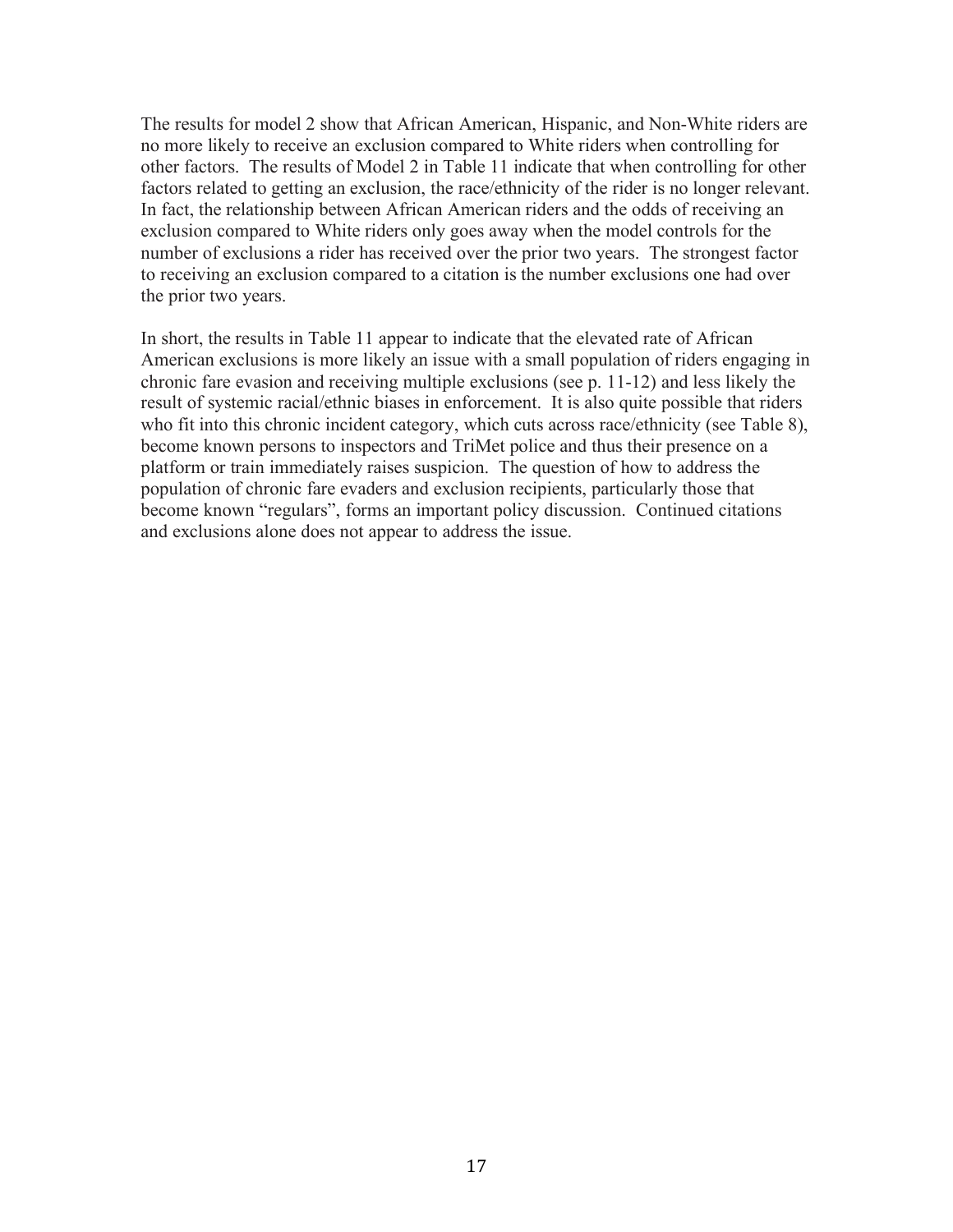| Race             | <b>Model 1: Comparing</b><br><b>Citations vs. Warnings</b>    | CI<br><b>Odds</b><br><b>Ratios</b> | <b>Model 2: Comparing</b><br><b>Exclusions vs. Citations</b>  | <b>CI</b><br><b>Odds</b><br><b>Ratios</b> |
|------------------|---------------------------------------------------------------|------------------------------------|---------------------------------------------------------------|-------------------------------------------|
| African American | Non-significant                                               | $.595-$<br>.781                    | Non-significant                                               | 935-1.162                                 |
| Asian            | Non-significant                                               | $.869 -$<br>1.363                  | Small negative, but<br>statistically significant <sup>1</sup> | $.289 -$<br>.536                          |
| Hispanic         | Non-significant                                               | $.903 -$<br>1.325                  | Non-significant                                               | 1.080-<br>1.490                           |
| Non-White        | Small negative, but<br>statistically significant <sup>1</sup> | $.710-$<br>.868                    | Non-significant                                               | $.872 -$<br>1.041                         |
| White            | Comparison group                                              |                                    | Comparison group                                              |                                           |

*Table 11: Relationship between race/ethnicity and warnings, citations, and exclusions using logistic regression* 

<sup>1</sup> Note: "significant" means that the p-value in the relationship between race/ethnicity and a citation or exclusion, compared to Whites, was less than .05 controlling for other factors in both a the full model and a reduced model with just the race/ethnicity variable.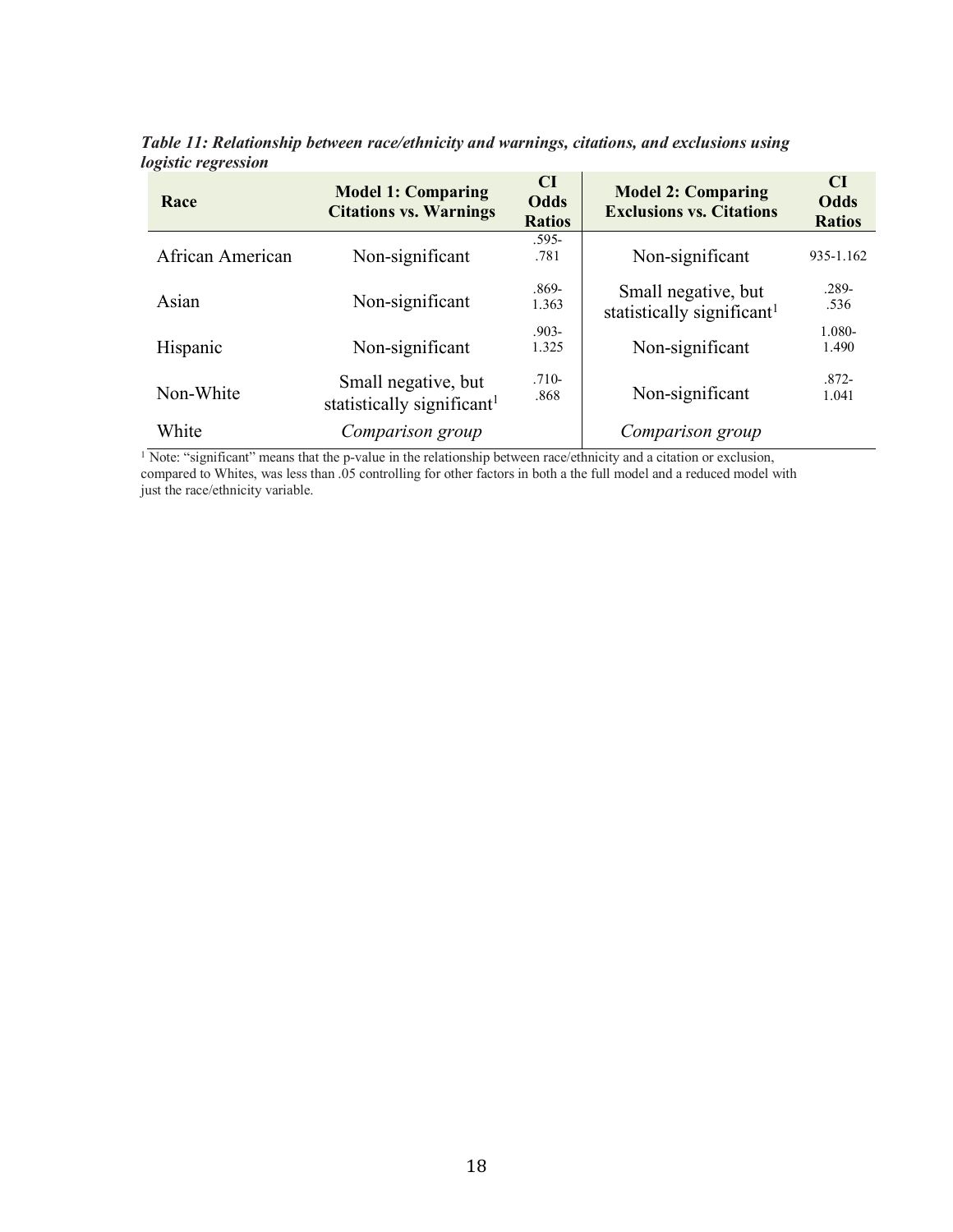# **Conclusions**

The analyses for this report are based on the approach established in the 2016 report that focused on fare evasion incidents from 2014-2016. There are some similar patterns to the findings in this new report based on the most recent two years of fare evasion data from 2016-2018. A new approach of looking at individual-level involvement in fare evasion incidents, developed for this report, helps to explore these consistent patterns in more depth.

Here are the **noteworthy findings** in this report:

1 – Overall fare enforcement incidents on the MAX have declined by 9.3% in the recent two years, which includes reductions in citations, warnings, and exclusions. These declines include a 20% reduction in exclusions given, which is notable to report give its more serious nature. Declines in fare evasion incidents and types occurred roughly equally for all racial/ethnic groups.

2- Within the context of the lower number of enforcement incidents, there was a marked increase in the number of riders whose race was perceived as "unknown" from 970 incidents to 2,706 in 2016-2018. Understanding this increase is important because it does have a potential impact on the report analyses and the accuracy of the racial/ethnic representations in the data. Further analysis revealed a small number of inspectors were driving this trend.

3 – Comparing the racial/ethnic breakdown of fare evaders in the 2016-2018 fare evasion surveys to the racial/ethnic disparity in actual fare evasion outcomes reveals little to no disparity. There was an elevated percentage of African American riders being excluded, but it was lower than the 5% threshold and is declining over time.

4 - Repeat fare evasion violators still comprise a large proportion of fare evasion incidents in a two-year period. In 33.9% of incidents the rider involved had at least one other incident in the two-year time frame. Repeat fare evasion incidents remain higher for African American riders (46% had at least one other incident in the two years). Repeat fare evasion among all racial/ethnic groups continues to represent a unique challenge for TriMet fare enforcement.

5 – A more in-depth examination of exclusions of African Americans was undertaken to examine potential causes of the elevated exclusion rate. The results of this effort illustrated the presence of a small group of chronic fare evaders and persons receiving repeated exclusions. For example, 56 out of 732 persons accounted for approximately 25% of all African American exclusions given over the past two years. If these persons had only 1 exclusion (instead of 3 or more) over the past two years the exclusion rate for African Americans would be reduced by approximately 4%.

6 - The results appear to indicate that the elevated exclusion rate for African Americans is more likely an issue with a small population of riders engaging in chronic fare evasion and receiving multiple exclusions (see p. 11-12) and less likely the result of systemic